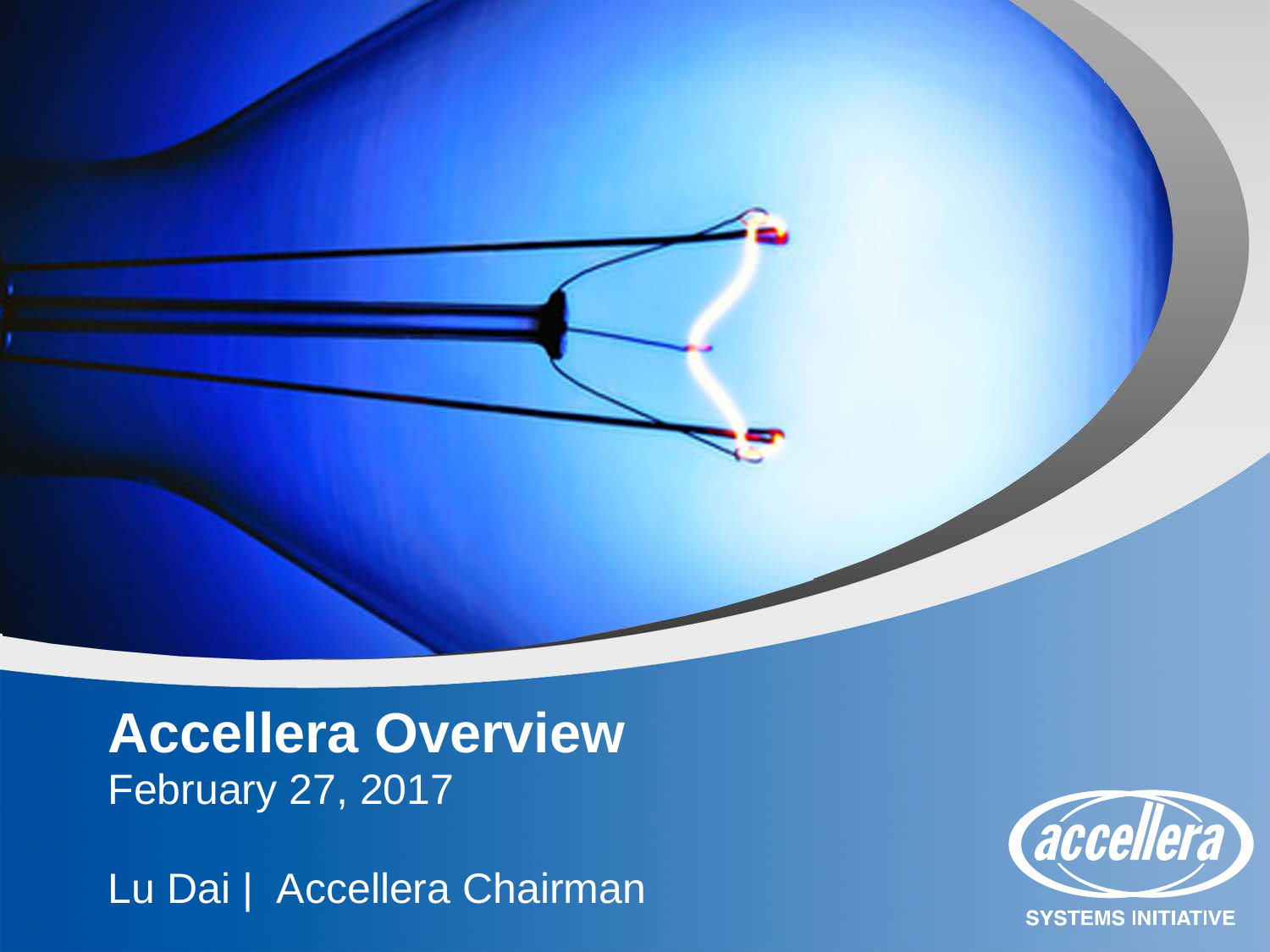## **Welcome**

- About Accellera
- Current news
- **F** Technical activities
- **ELEE** collaboration



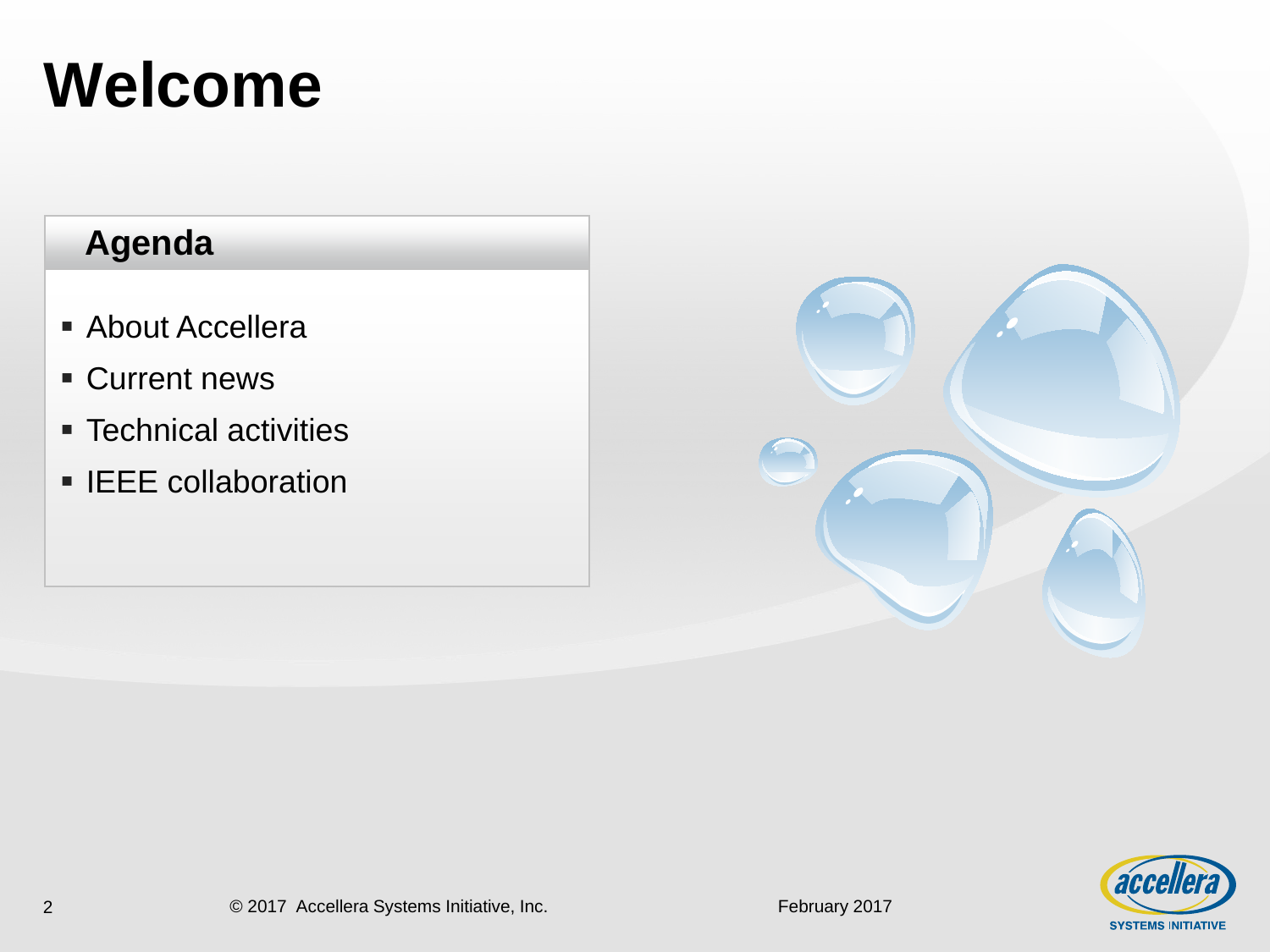## **Accellera Systems Initiative**

### **Our Mission**

To provide a platform in which the electronics industry can collaborate to innovate and deliver global standards that improve design and verification productivity for electronics products.

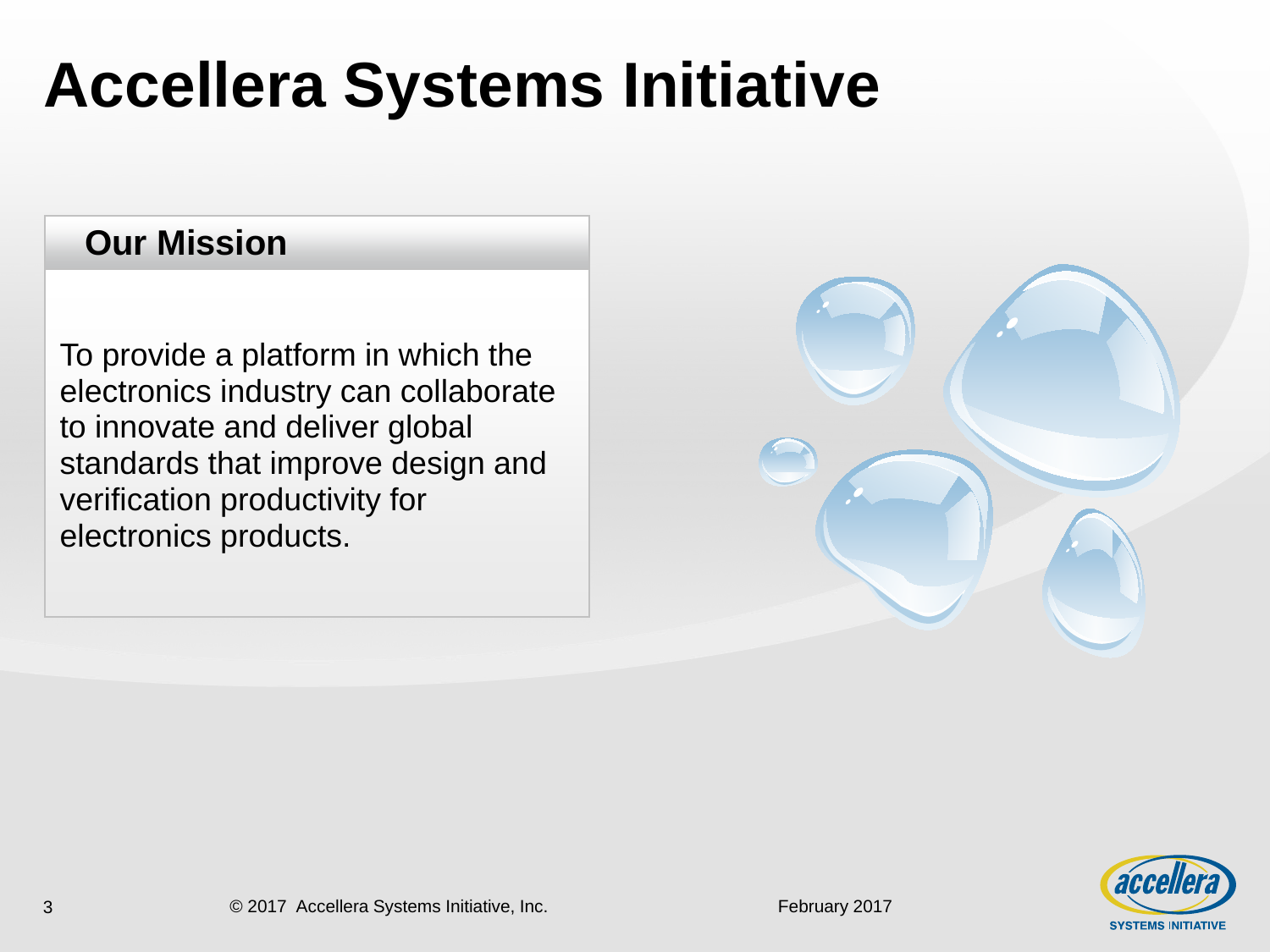## **Broad Industry Support**



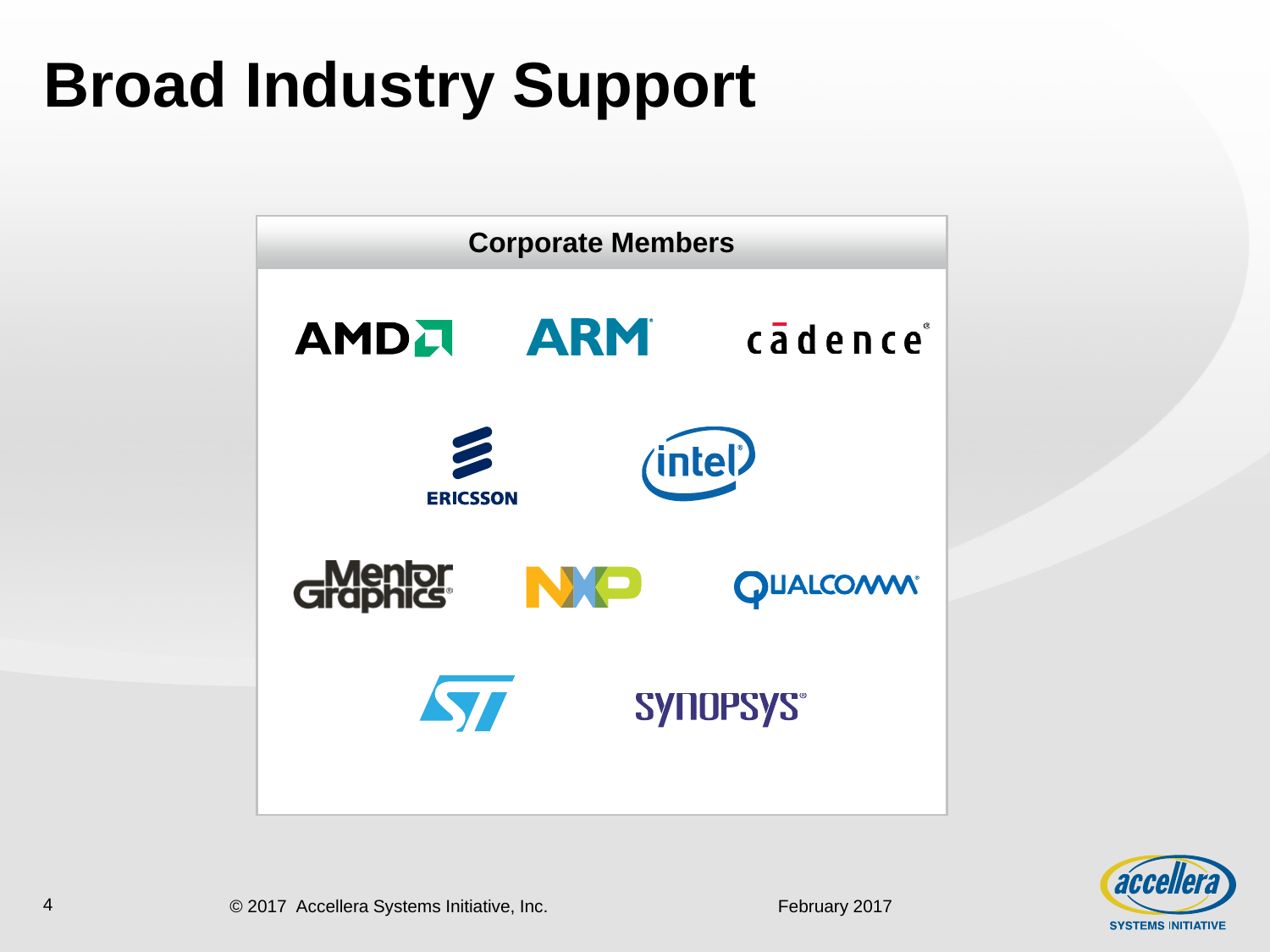## **Broad Industry Support**



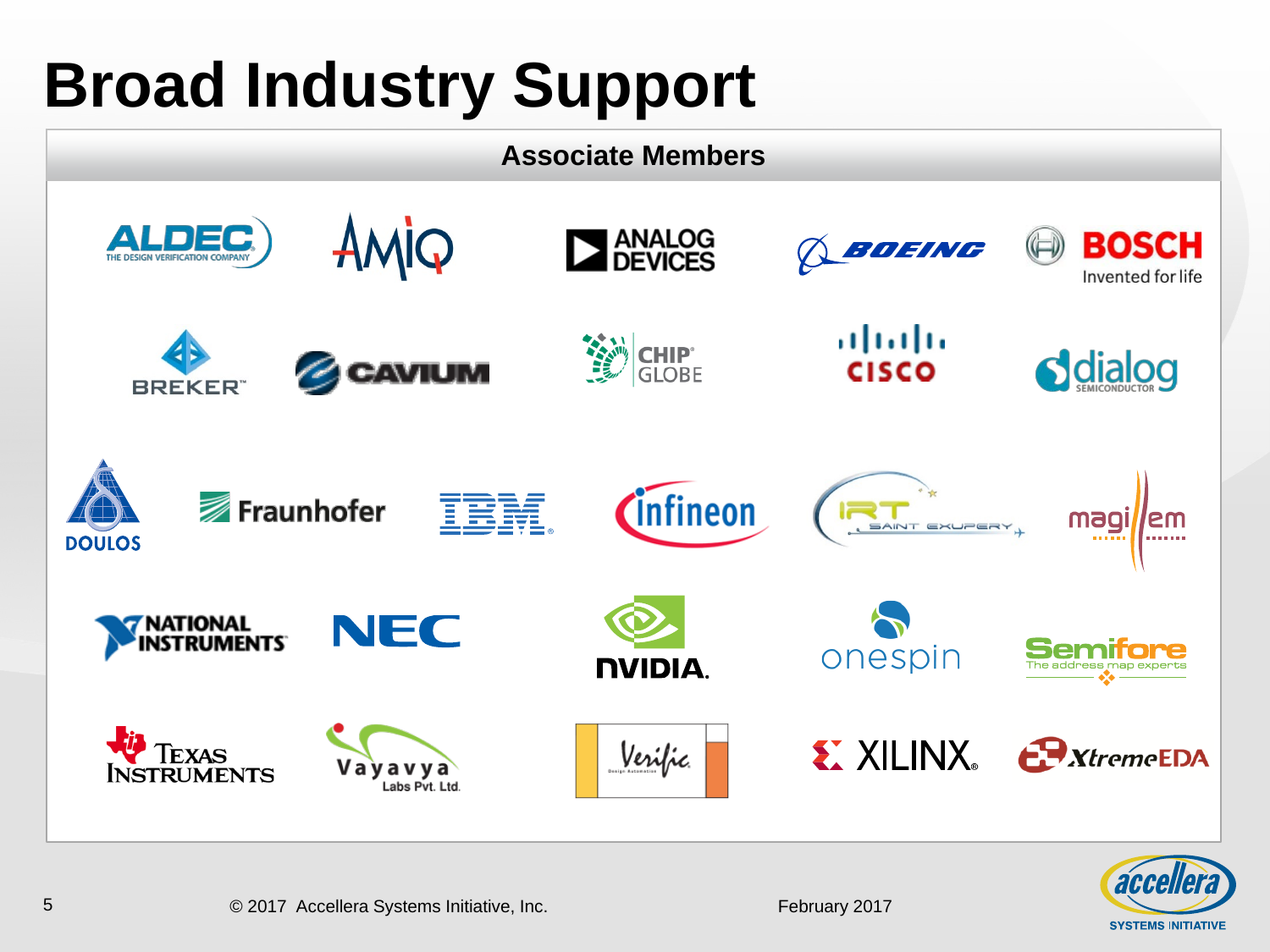### **Global Presence**



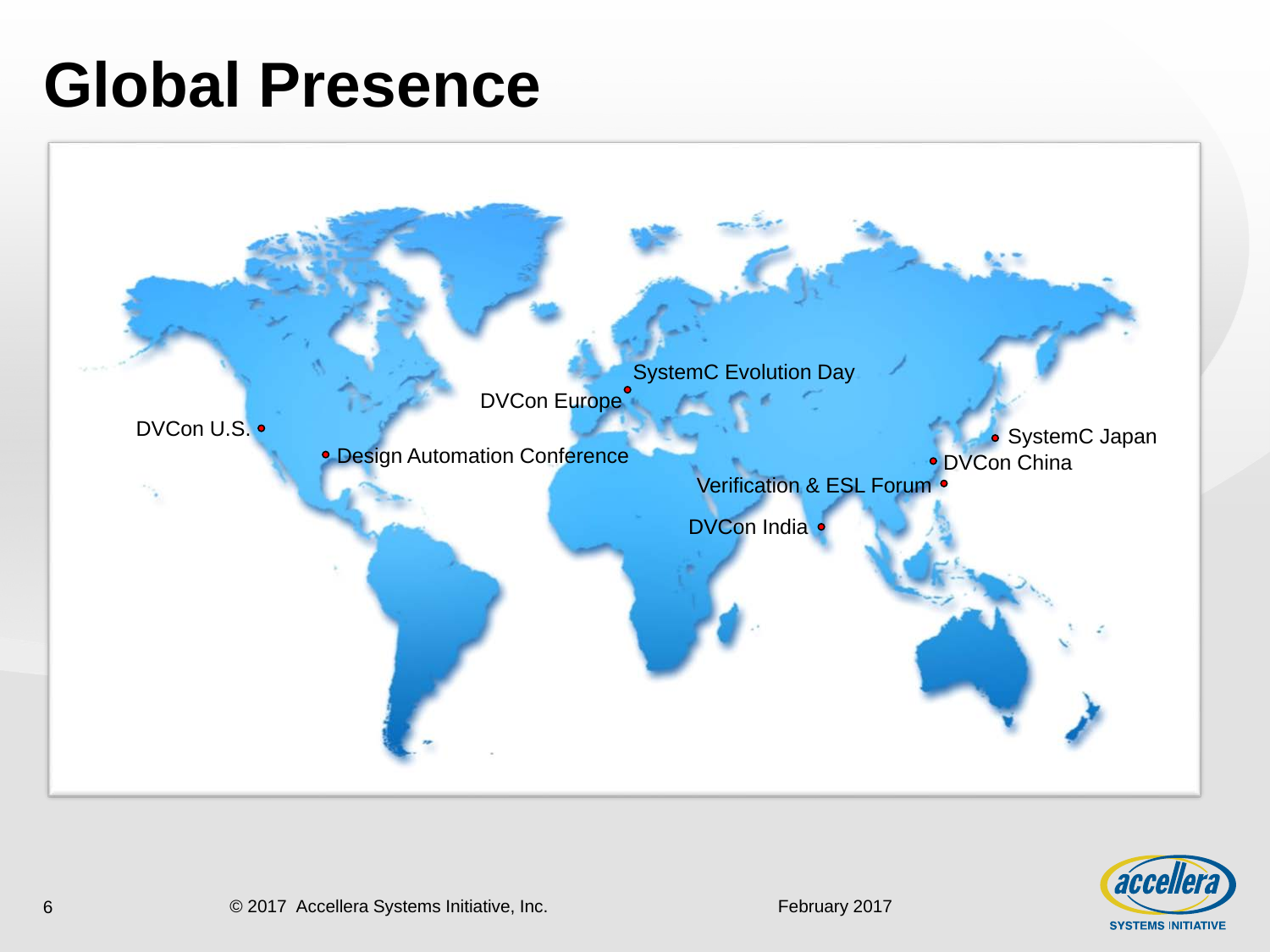- **About Accellera**
- **Current news**
- **Technical activities**
- **IEEE** collaboration



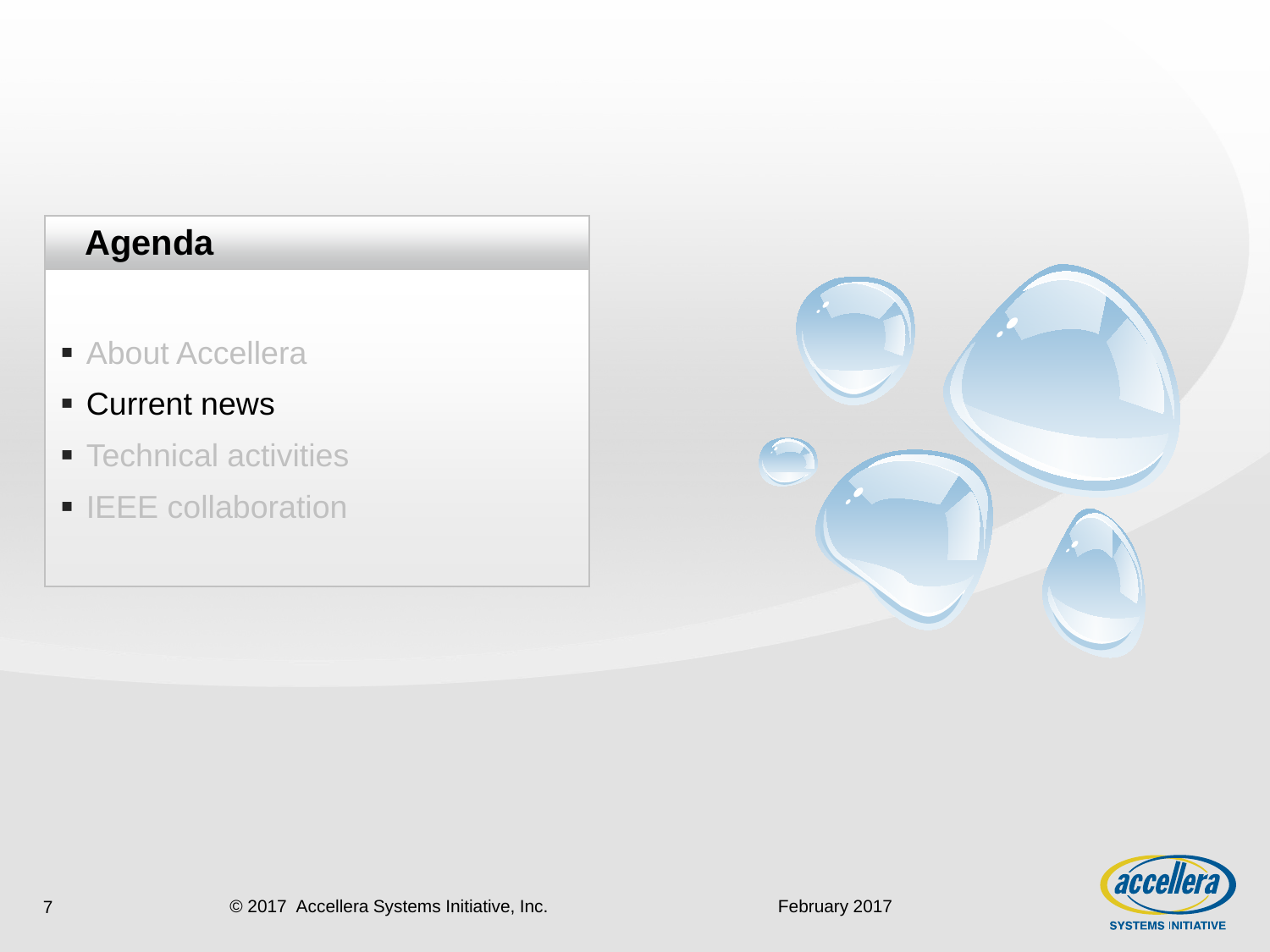## **Accellera News**

### **Standards**

- IEEE Approves UVM 1.2 as IEEE 1800.2-2017
- Accellera relicenses SystemC reference implementation under Apache 2.0

### **Outreach**

- First DVCon China to be held April 19, 2017
- Get IEEE free standards program extended 10 years/10 standards

#### **Awards**

- Thomas Alsop receives 2017 Technical Excellence Award for his leadership of the UVM Working Group
- Shrenik Mehta receives 2016 Accellera Leadership Award for his role as Accellera chair from 2005-2010

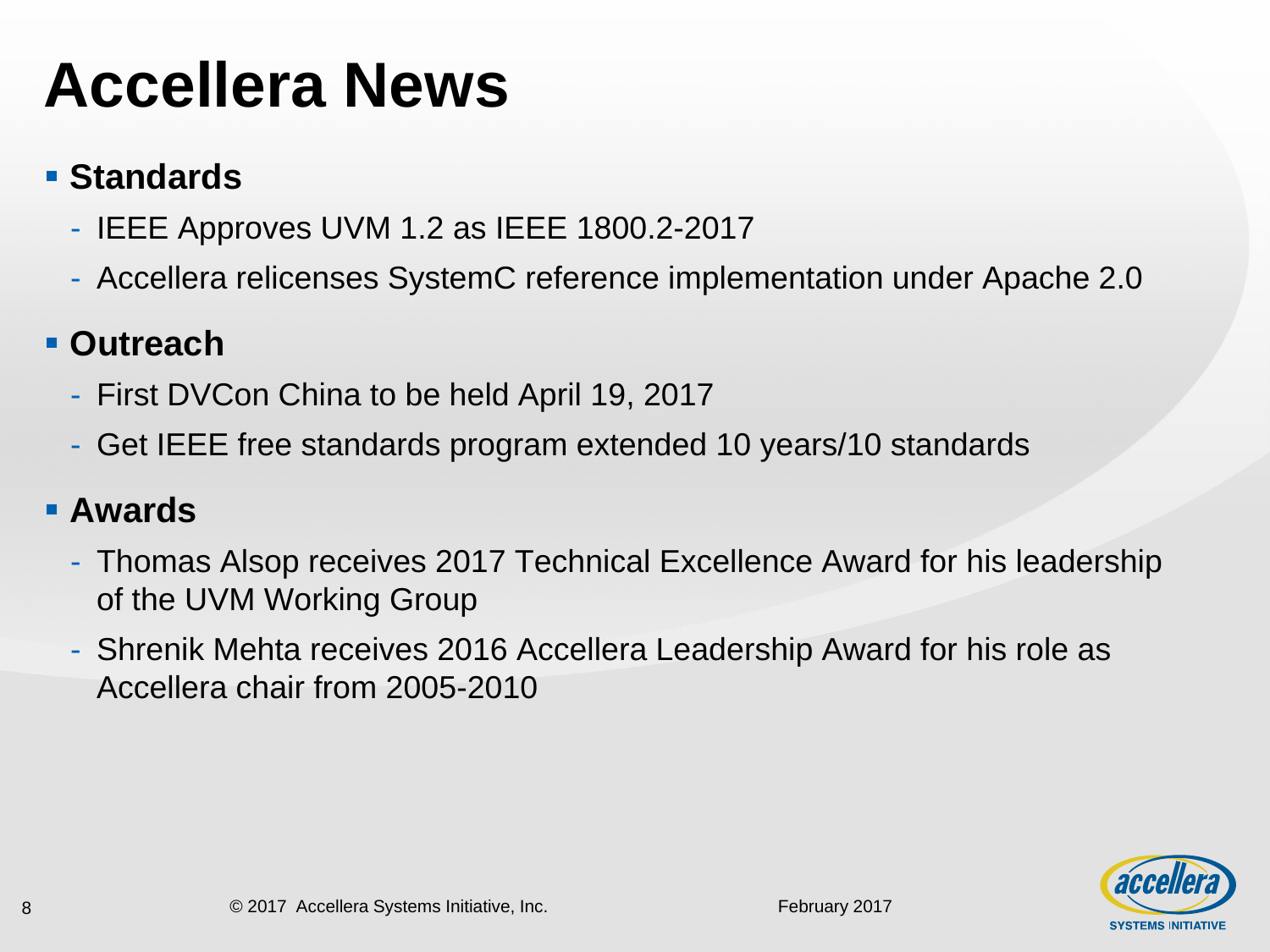## **DVCon – Global Presence**

#### 29th Annual DVCon U.S.



www.dvcon-us.org



www.dvcon-india.org

#### 4th Annual DVCon Europe



www.dvcon-europe.org



www.dvcon-china.org

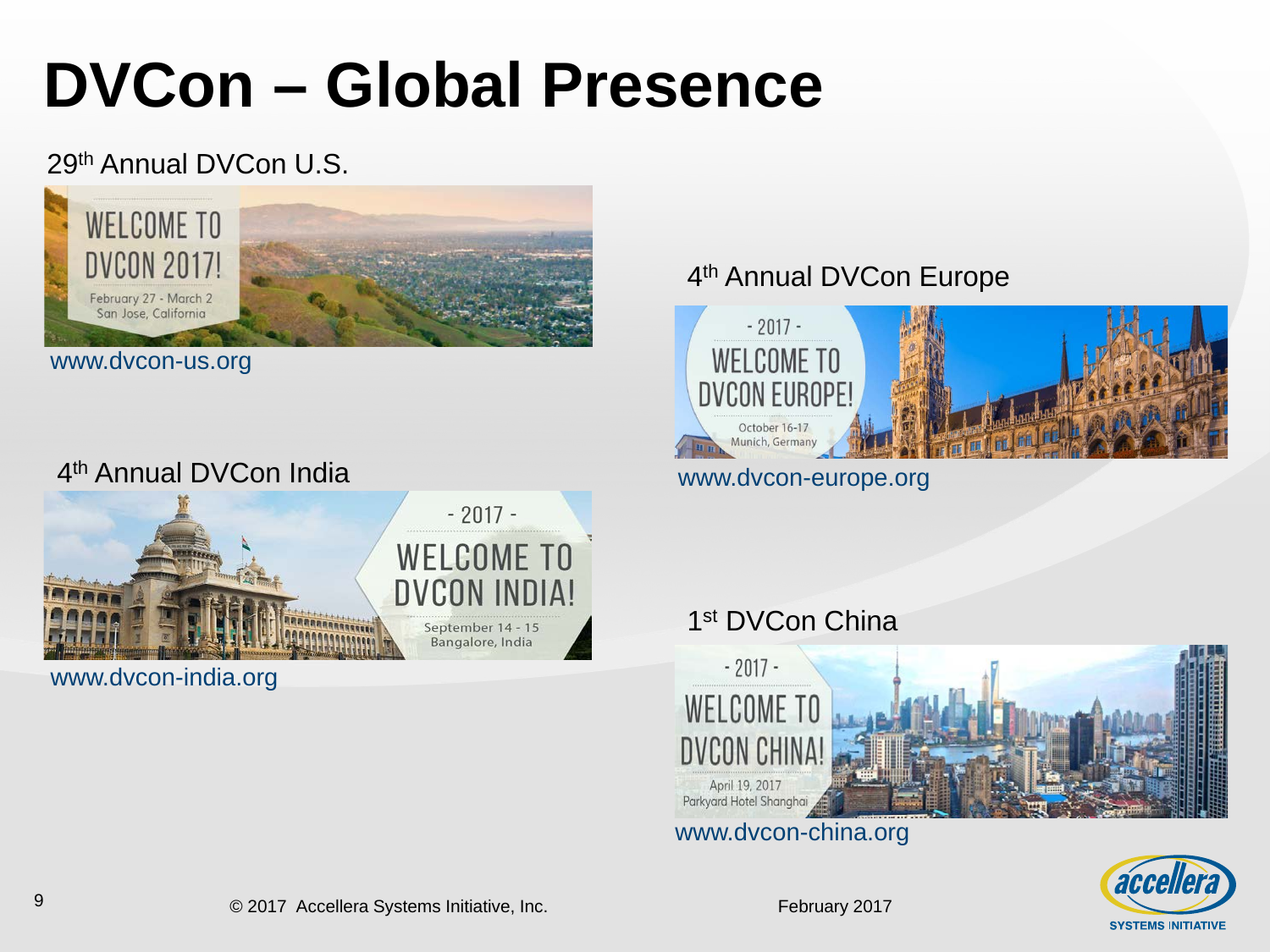- **About Accellera**
- **Current news**
- **Fechnical activities**
- **IEEE** collaboration



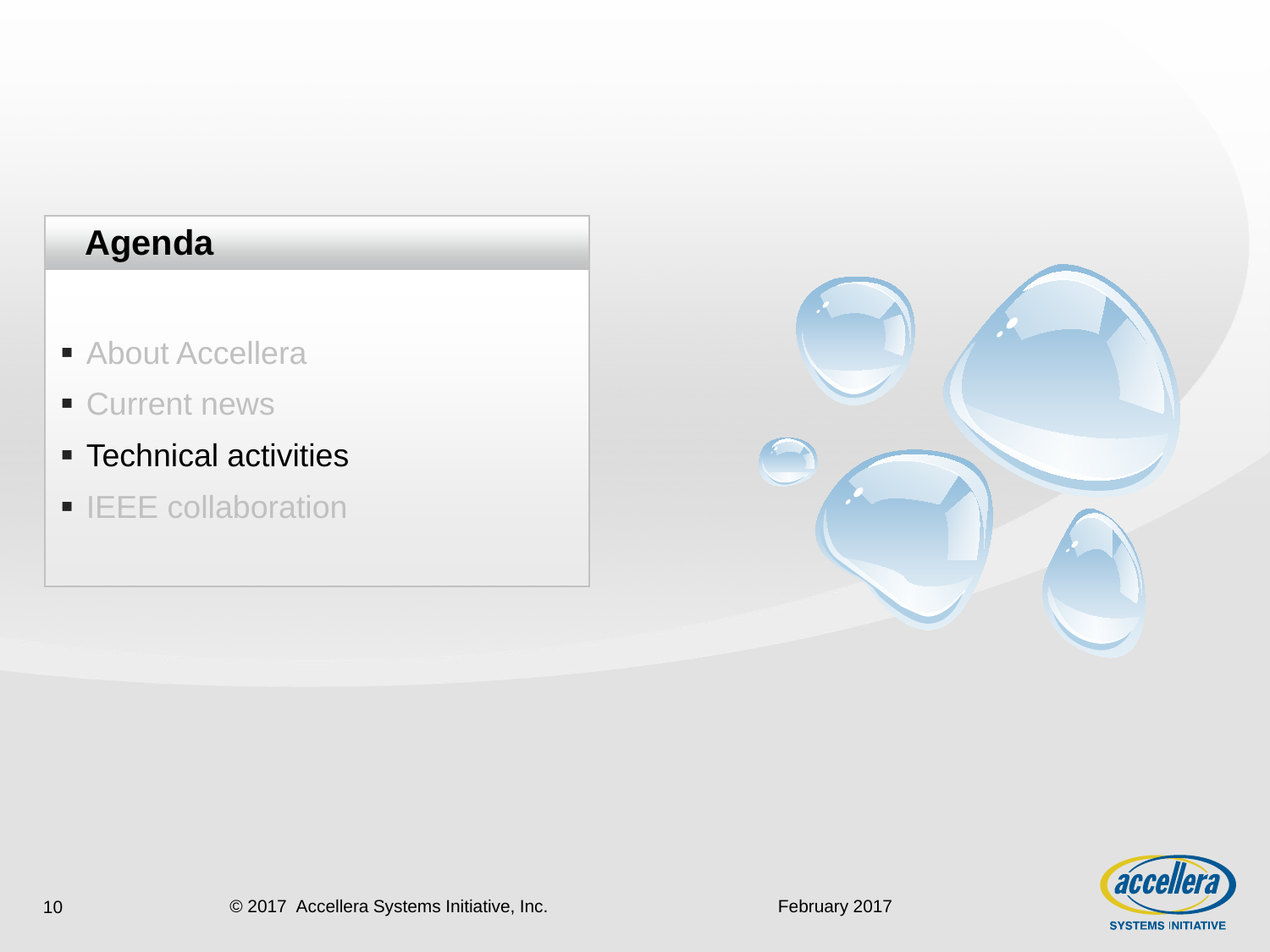## **Accellera Systems Initiative**



**SYSTEMS INITIATIVE**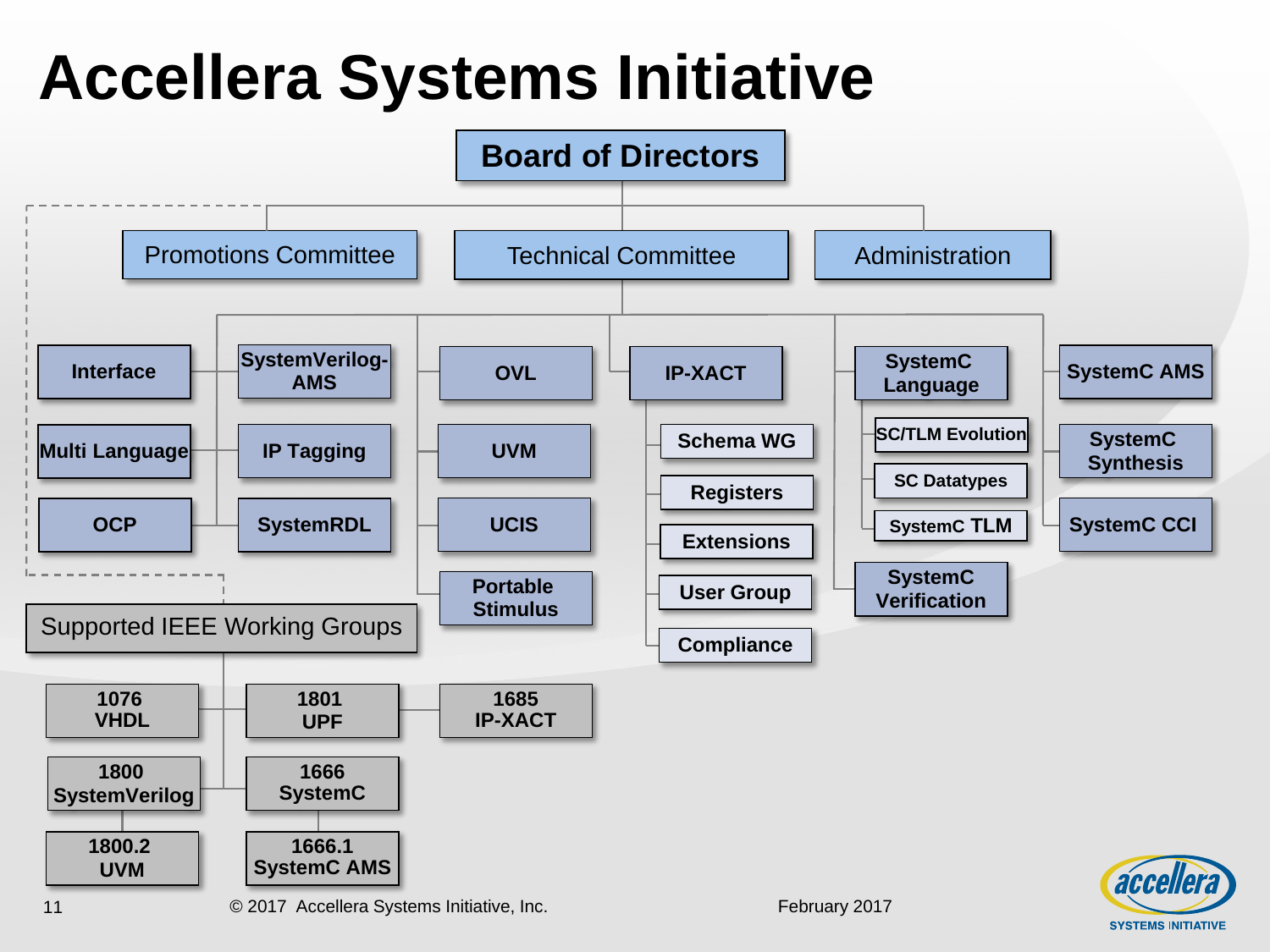## **Ongoing Technical Activities**

### **Current Standards and Activities**

- Open Verification Library (OVL) 2.8.1
- Verilog-AMS (V-AMS) 2.4
- Standard Co-Emulation Modeling Interface (SCE-MI) 2.3
- Unified Coverage Interoperability Standard (UCIS) 1.0
- IP-XACT Update of IEEE 1685 Issues and Vendor Extensions
- Intellectual Property (IP) Tagging 1.0
- Multi-Language (ongoing)
- Portable Stimulus (ongoing)
- SystemVerilog-AMS (ongoing)
- SystemC Synthesis 1.4.7
- SystemC Analog Mixed-Signal (AMS) 2.0
- SystemC LRM and Examples 2.3.1 (includes TLM 2.0)
- SystemRDL 1.0
- Open Source Companions:
	- UVM Reference Implementation 1.2
	- SystemC Proof of Concept Library 2.3.1
	- SystemC Verification Library (SCV) 2.0
	- UVM-SystemC 1.0-alpha version

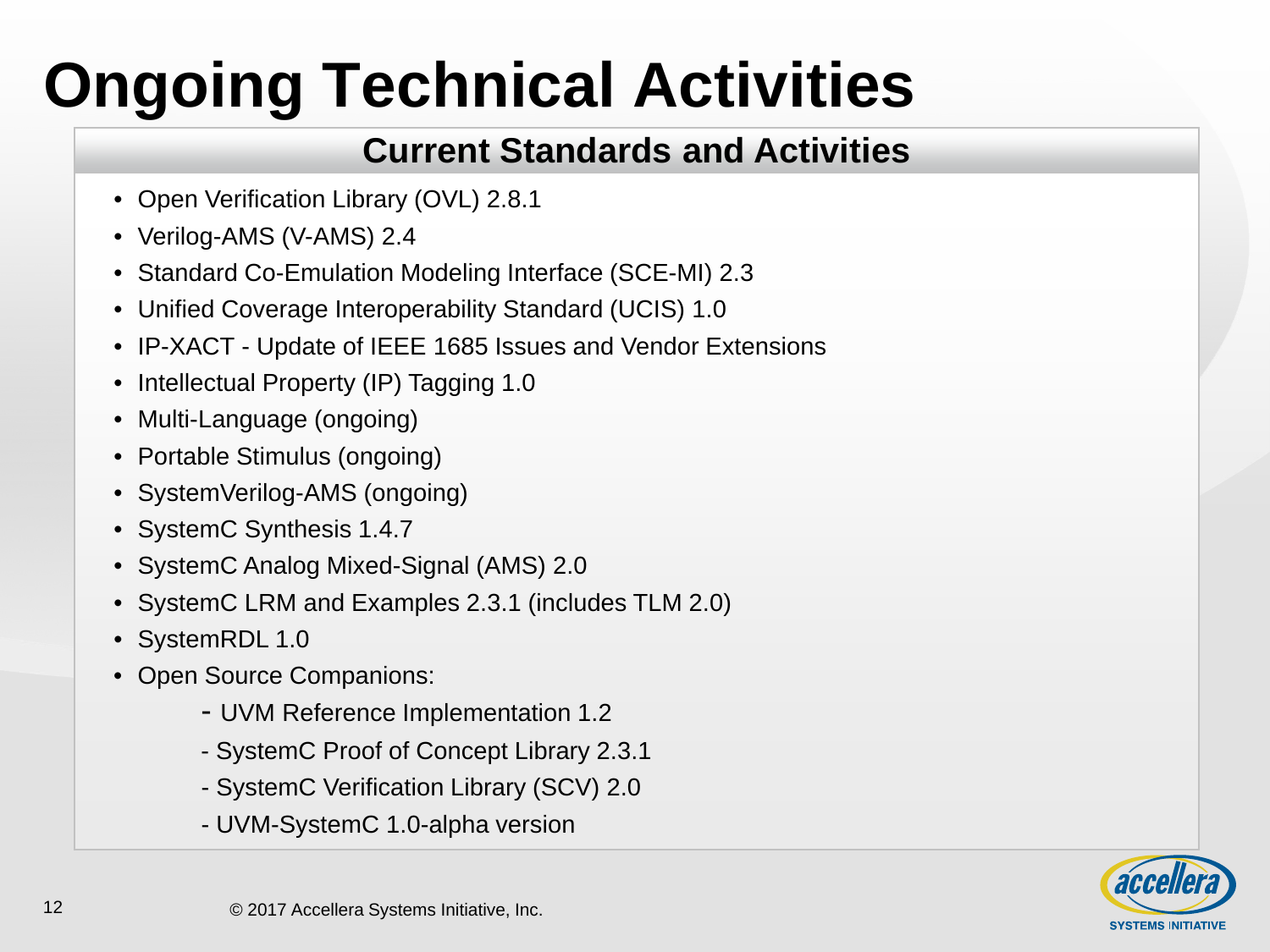- **About Accellera**
- **Current news**
- **Technical activities**
- **IEEE** collaboration



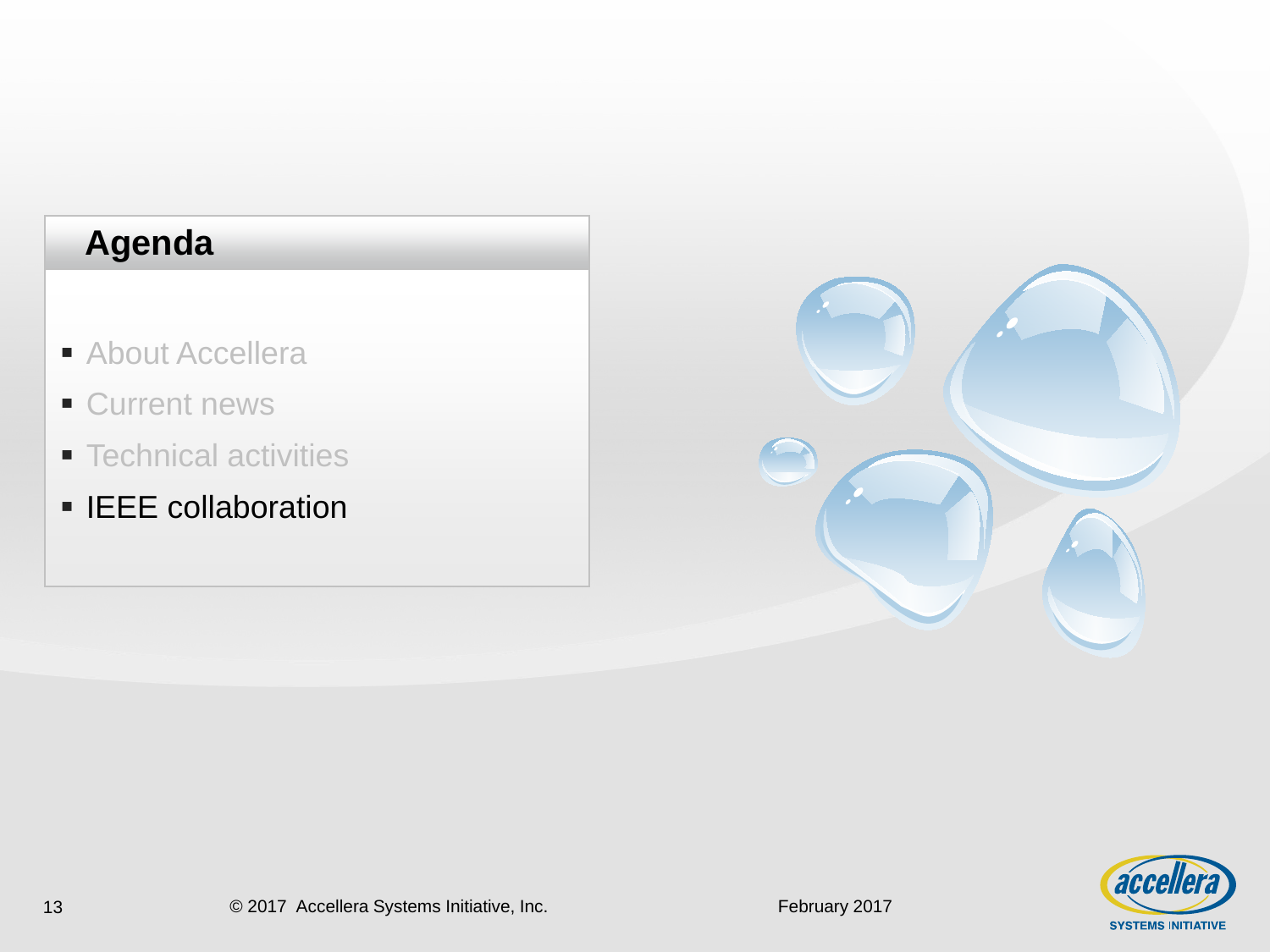## **Strong Partnership with IEEE**

- **IEEE Get program allows access to EDA & IP standards worldwide**
- **Download for free** 
	- 1666 SystemC
	- 1666.1 SystemC AMS
	- 1685 IP-XACT
	- 1800 SystemVerilog
	- 1800.2 UVM coming soon!
	- 1801 UPF
- Ongoing collaboration with the IEEE Standards Association
	- 1666 SystemC Language
	- 1666.1 SystemC Analog Mixed-Signal (AMS)
	- 1685 IP-XACT
	- 1800 SystemVerilog
	- 1800.2 Universal Verification Methodology (UVM)
	- 1801 Unified Power Format (UPF)
	- 1850 Property Specification Language (PSL)



14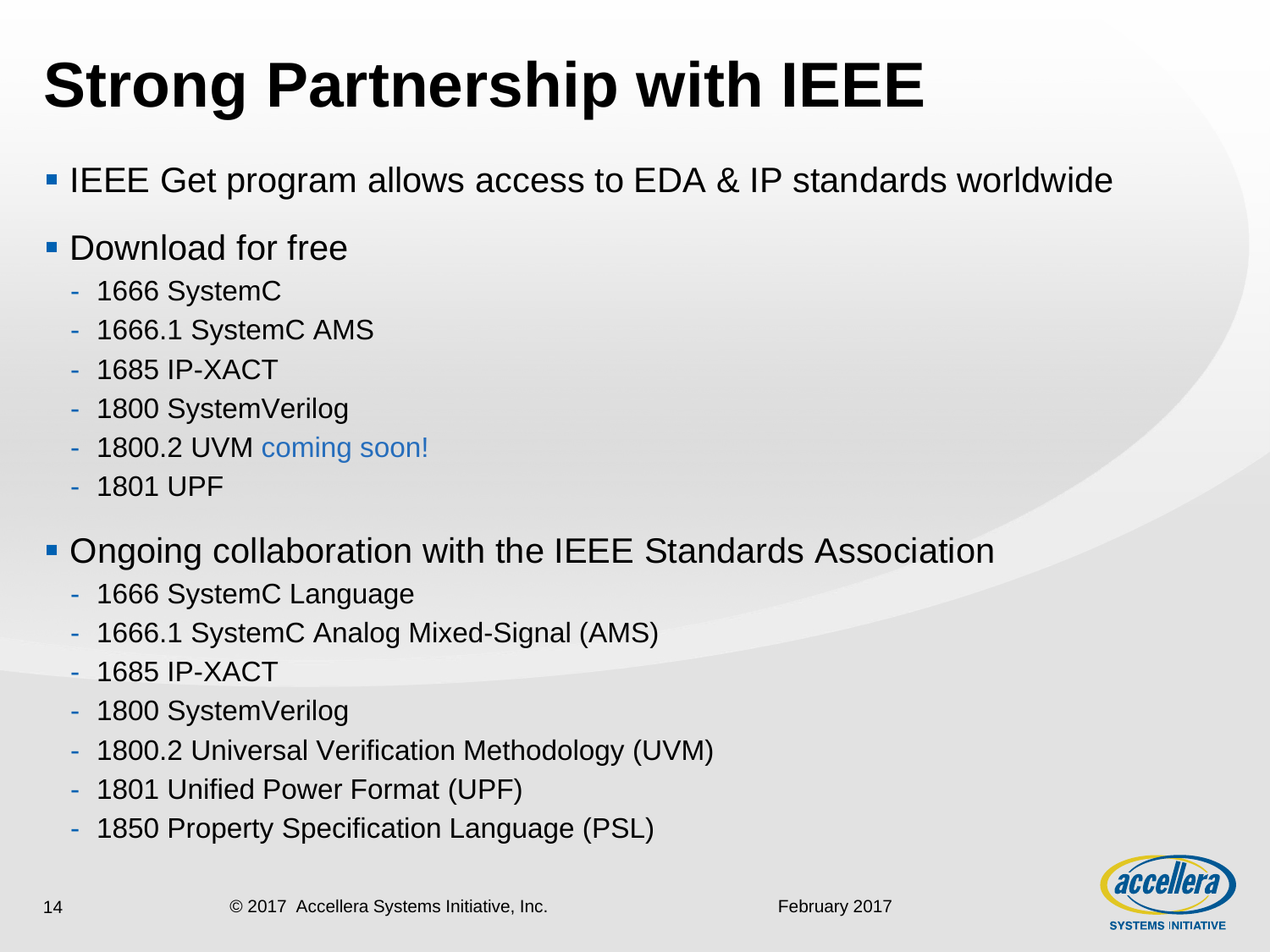### **IEEE Standards Access at No Charge**

- **Accellera relationship with the IEEE-SA**
- **Accellera will release 10 standards for 10 years under an extended** Get IEEE program
- More than 83,000 downloads to date!



**Cumulative Downloads 2010-2017**



© 2017 Accellera Systems Initiative, Inc. February 2017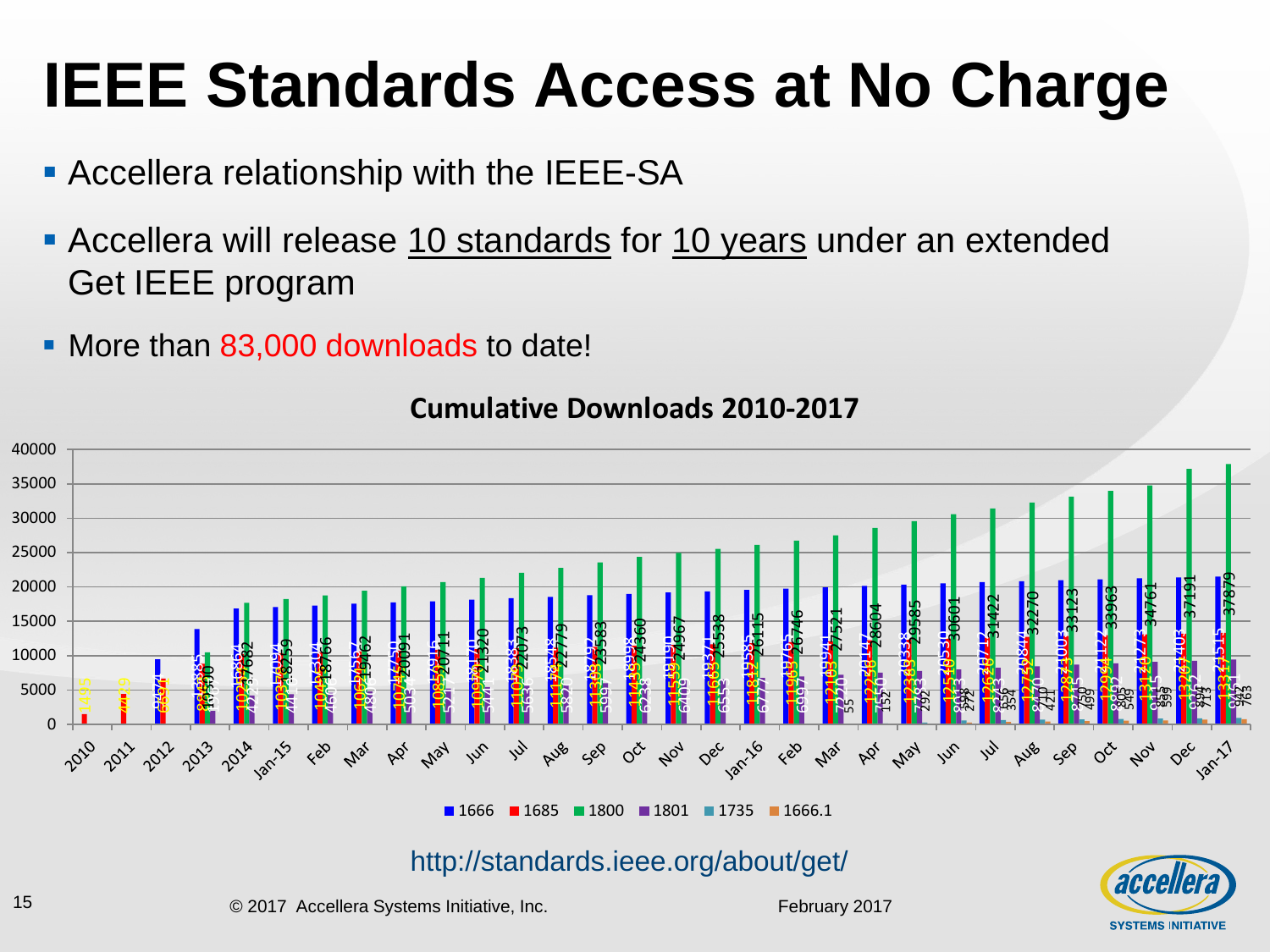## **Advancing Standards Together**

#### **Share your experiences**

- Visit www.accellera.org and register to post on forums at forums.accellera.org

#### **Show your support**

- Record your adoption of standards

#### **Become an Accellera member**

- Join working groups